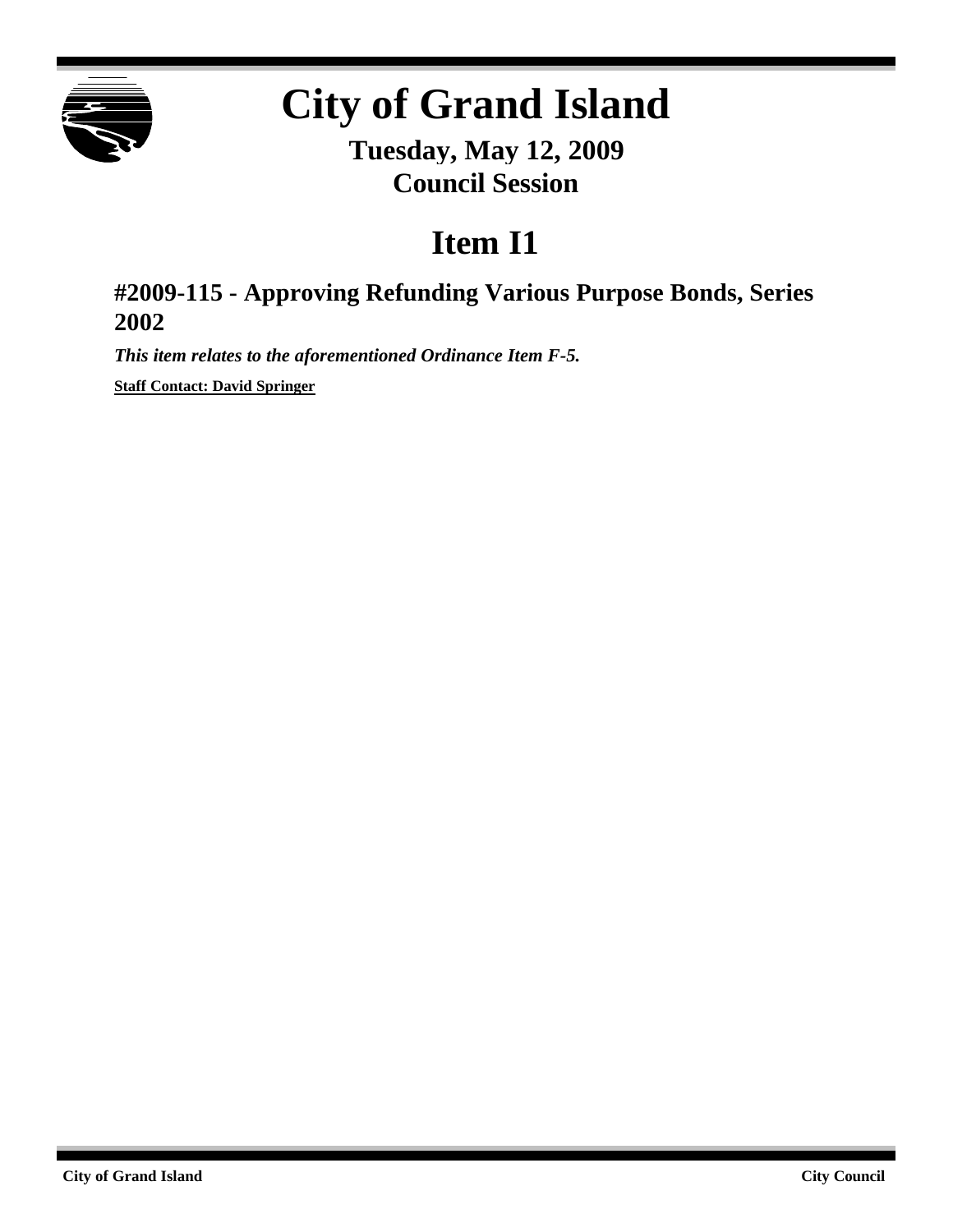BE IT RESOLVED by the Mayor and City Council of the City of Grand Island, Nebraska:

Section 1. The following bonds of the City of Grand Island, Nebraska, in accordance with their option provisions are hereby called for payment on June 16, 2009, after which date interest on the bonds will cease:

Various Purpose Bonds, Series 2002, date of original issue - January 15, 2002, in the principal amount of Two Million Nine Hundred Twenty-five Thousand Dollars (\$2,925,000), numbered as shown on the books of the Paying Agent and Registrar becoming due and bearing interest as follows:

| <b>Principal Amount</b> | <b>Maturity Date</b> | <b>Interest Rate</b> | <b>CUSIP No.</b> |
|-------------------------|----------------------|----------------------|------------------|
| \$270,000               | December 15, 2009    | 4.20%                | 385622 MP 7      |
| 285,000                 | December 15, 2010    | 4.30                 | 385622 MQ 5      |
| 295,000                 | December 15, 2011    | 4.40                 | 385622 MR 3      |
| 310,000                 | December 15, 2012    | 4.50                 | 385622 MS 1      |
| 320,000                 | December 15, 2013    | 4.65                 | 385622 MT 9      |
| 330,000                 | December 15, 2014    | 4.75                 | 385622 MU 6      |
| 355,000                 | December 15, 2015    | 4.85                 | 385622 MV 4      |
| 370,000                 | December 15, 2016    | 4.95                 | 385622 MW 2      |
| 390,000                 | December 15, 2017    | 5.00                 | 385622 MX 0      |

Said bonds are hereinafter referred to as the "Refunded Bonds."

Said bonds are subject to redemption at any time on or after January 15, 2007, at the principal amount thereof plus accrued interest, and said interest is payable semiannually.

Said Refunded Bonds were issued for the purpose of paying the costs of improving streets and alleys, intersections and areas formed by the crossing of streets, avenues or alleys and streets adjacent to real estate owned by the City in Street Improvement District No. 1221.

Section 2. The Refunded Bonds are to be paid off at the principal corporate trust office of Cornerstone Bank, in York, Nebraska (the "Paying Agent"), as paying agent and registrar.

Section 3. A true copy of this resolution shall be filed immediately with the Paying Agent and said Paying Agent is hereby irrevocably instructed to mail notice to each registered owner of said bonds not less than thirty days prior to the date fixed for redemption, all in accordance with the ordinance authorizing said called bonds.